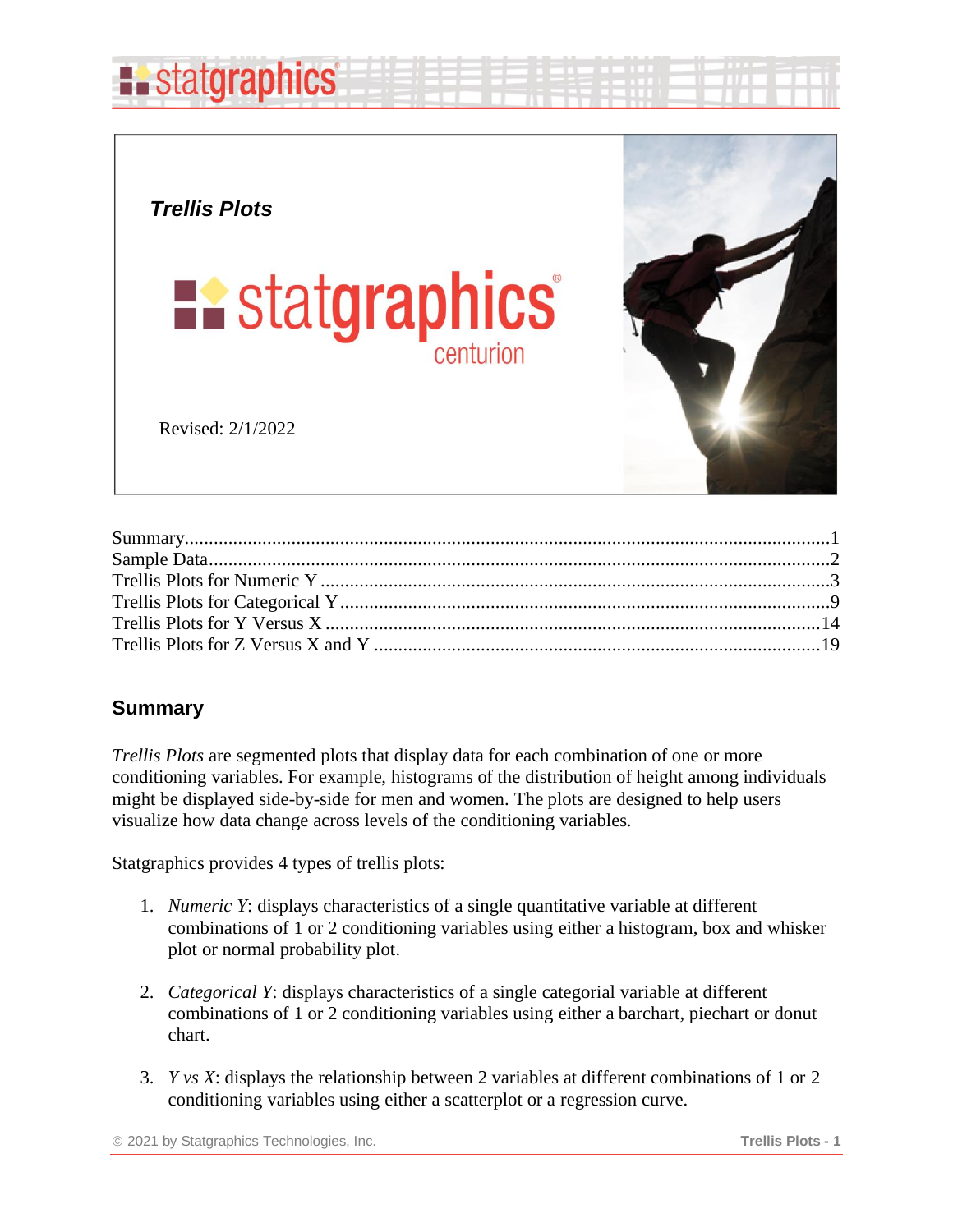

4. *Z vs X and Y*: displays the relationship between 3 variables at different combinations of 1 or 2 conditioning variables using a bubble chart, a regression model, or a nonparametric smoother.

#### **Sample StatFolio:** *trellis.sgp*

#### **Sample Data File:** *body.sgd*

#### <span id="page-1-0"></span>**Sample Data**

The file named *body.sgd* contains data describing physical characteristics of 247 men and 267 women sampled at fitness centers in California. It was downloaded from the data archive of the Journal of Statistics Education [\(http://jse.amstat.org/jse\\_data\\_archive.htm\)](http://jse.amstat.org/jse_data_archive.htm). The file contains measurements of 27 body dimensions for each individual, as well as information on their height, weight, age and gender. A small section of the file is shown below:

| C:\Data\body.sgd<br>$\Sigma$<br>l o<br>$\qquad \qquad \Box$ |                          |             |         |        |        |                  |
|-------------------------------------------------------------|--------------------------|-------------|---------|--------|--------|------------------|
|                                                             | Ankle maximum<br>girth   | Wrist girth | Age     | Weight | Height | ≜<br>Gender      |
|                                                             | $cm$                     | $cm$        |         | pounds | inches | 0=female, 1=male |
|                                                             | Numeric                  | Numeric     | Numeric | Fixed  | Fixed  | Numeric          |
| $\mathbf{1}$                                                | 23.5                     | 16.5        | 21.0    | 144.6  | 68.5   | 1                |
| $\overline{2}$                                              | 24.5                     | 17.0        | 23.0    | 158.3  | 69.0   | 1                |
| 3                                                           | 21.9                     | 16.9        | 28.0    | 177.9  | 76.2   | 1                |
| 4                                                           | 23.0                     | 16.6        | 23.0    | 160.1  | 73.4   | 1                |
| 5                                                           | 24.4                     | 18.0        | 22.0    | 173.8  | 73.7   | 1                |
| 6                                                           | 23.5                     | 16.9        | 21.0    | 164.9  | 71.5   | 1                |
| 7                                                           | 23.6                     | 18.8        | 26.0    | 190.5  | 72.4   | 1                |
| 8                                                           | 22.5                     | 18.0        | 27.0    | 172.9  | 72.6   | $\mathbf{1}$     |
| 9                                                           | 22.0                     | 16.5        | 23.0    | 136.7  | 68.9   | 1                |
| 10                                                          | 22.2                     | 16.9        | 21.0    | 179.9  | 72.4   | 1                |
| 11                                                          | 23.2                     | 16.2        | 23.0    | 168.9  | 70.9   | 1                |
| 12                                                          | 24.3                     | 18.2        | 22.0    | 184.3  | 70.0   | 1                |
| 13                                                          | 26.0                     | 18.0        | 20.0    | 198.5  | 75.6   | $\mathbf{1}$     |
| 14                                                          | 21.5                     | 16.6        | 26.0    | 164.5  | 69.3   | 1                |
| 15                                                          | 22.0                     | 16.5        | 23.0    | 156.6  | 68.5   | 1                |
| 16                                                          | 24.0                     | 17.5        | 22.0    | 175.5  | 72.4   | 1                |
| 17                                                          | 24.2                     | 17.8        | 30.0    | 206.8  | 75.9   | 1                |
| 18                                                          | 22.0                     | 17.1        | 22.0    | 154.4  | 67.5   | 1                |
| 19                                                          | 23.0                     | 18.5        | 29.0    | 159.6  | 68.1   | 1                |
| 20                                                          | 26.5                     | 18.8        | 22.0    | 189.4  | 69.3   | 1<br>≂           |
| $H \rightarrow$                                             | $B \wedge C$<br>H body A | ◘           |         |        |        | P.               |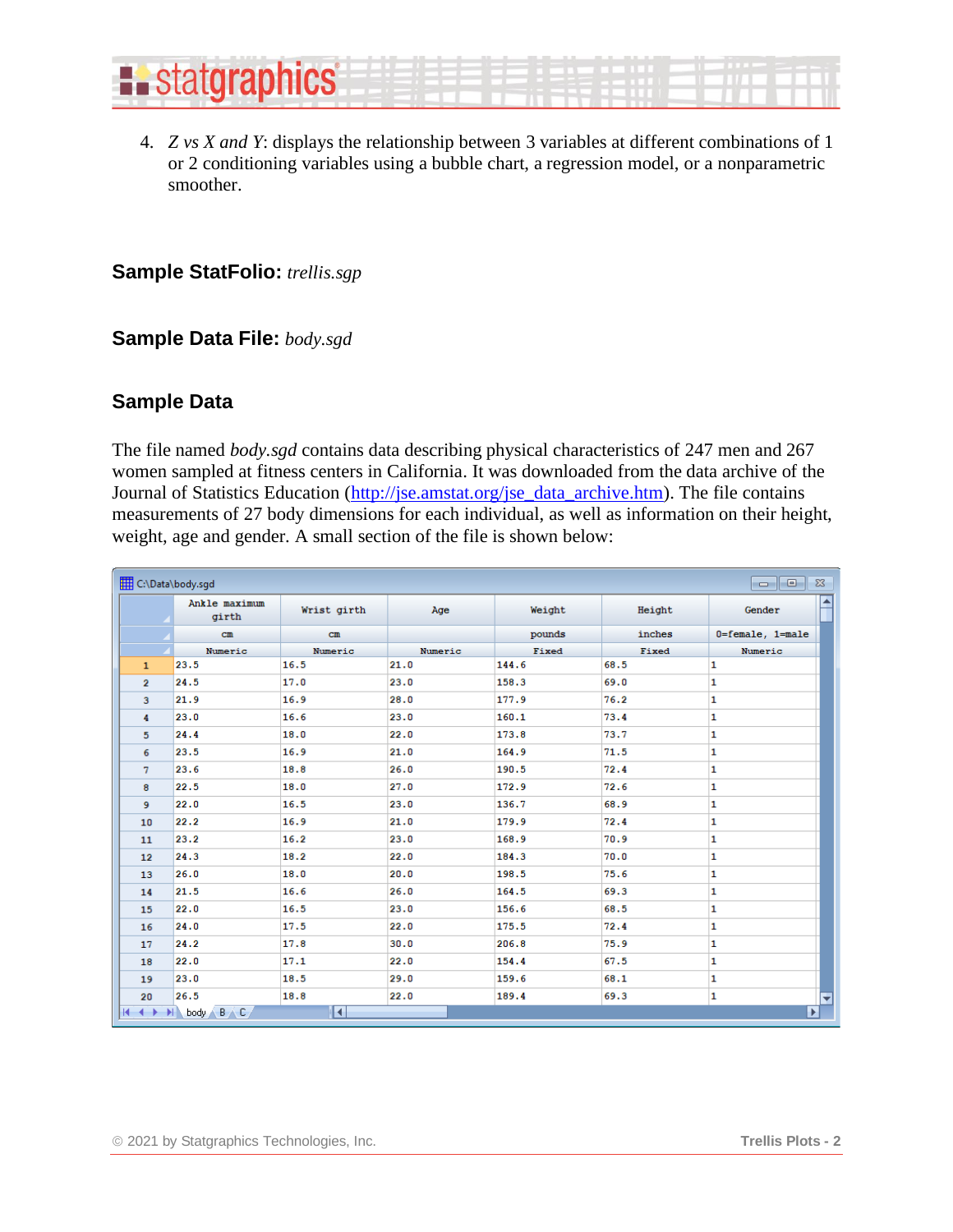

### <span id="page-2-0"></span>**Trellis Plots for Numeric Y**

To display characteristics of a single quantitative variable, the *Numeric Y* trellis plot may be used. It begins by displaying the data input dialog box shown below:

| Trellis Plot (Numeric Y)                                                                                                                                                                                                                                                                                                                                       | ×                                                                                                                   |
|----------------------------------------------------------------------------------------------------------------------------------------------------------------------------------------------------------------------------------------------------------------------------------------------------------------------------------------------------------------|---------------------------------------------------------------------------------------------------------------------|
| Chest diameter<br>A<br>Elbow diameter<br>Wrist diameter<br>Knee diameter<br>Ankle diameter<br>Shoulder girth<br>Chest girth<br>Waist girth<br>Navel girth<br>Hip girth<br>Thigh girth<br>Bicep girth<br>Foreasm grith<br>Knee girth<br>Calf maximum girth<br>Ankle maximum girth<br>Wrist girth<br>Age<br>Weight<br>Height<br>Gender<br>v<br>Sort column names | Dep. variable:<br>Weight<br>Conditioning variable #1:<br> Age<br>(Conditioning variable #2:)<br>Gender<br>(Select:) |
| 0K<br>Cancel                                                                                                                                                                                                                                                                                                                                                   | Transform<br>Delete<br>Help                                                                                         |

- **Dep. variable:** numeric dependent variable for which statistics will be displayed.
- **Conditioning variable #1:** first variable used to segment the data. May be numeric or categorical.
- **Conditioning variable #2:** optional second variable used to segment the data. May be numeric or categorical.
- Select: optional subset selection.

Graphs will be drawn displaying characteristics of the dependent variable at various combinations of the conditioning variables.

A second dialog box will then be displayed containing options for the *trellis boxplot*, which is the default graph for displaying numeric data: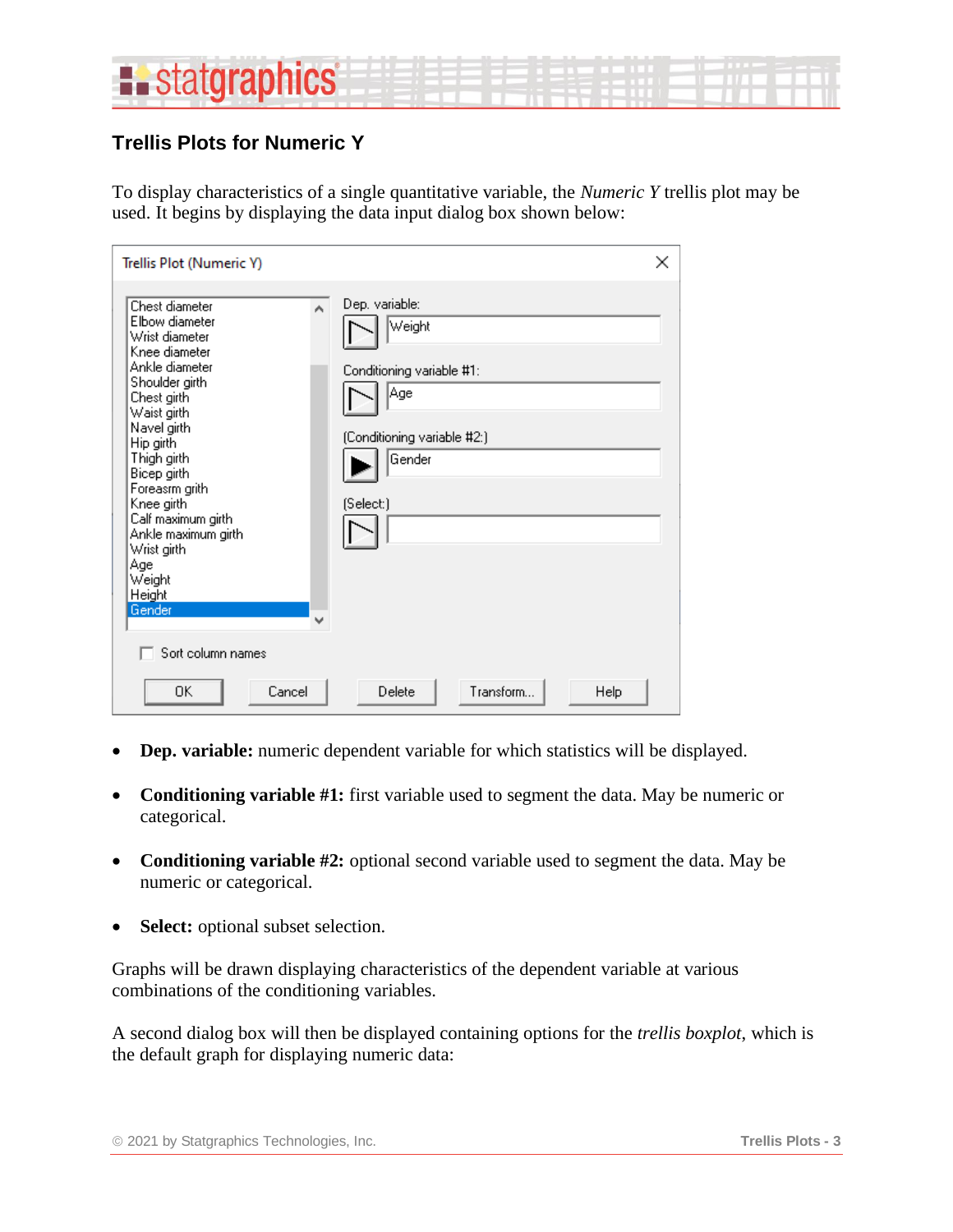| <b>Existatgraphics</b> | <b>New York Commission Commission</b> |  |
|------------------------|---------------------------------------|--|
|                        |                                       |  |

| <b>Trellis Boxplot Options</b> | ×                                     |
|--------------------------------|---------------------------------------|
| <b>Direction</b>               | Boxplot Features:                     |
| C Vertical                     | Median Notch                          |
| C Horizontal                   | <b>▽</b> Outlier Symbols              |
|                                | $\overline{\mathsf{v}}$ Mean Marker   |
|                                | Diamond interval                      |
|                                | Confidence Level:<br>95.0<br>$\rm{z}$ |
| 0K                             | Cancel<br>Help                        |

- **Direction**: the orientation of the plot, corresponding to the direction of the whiskers.
- **Median Notch**: if selected, a notch will be added to the plot showing an approximate  $100(1-\alpha)$ % confidence interval for the median at the default system confidence level (set on the *General* tab of the *Preferences* dialog box on the *Edit* menu).
- **Outlier Symbols**: if selected, indicates the location of outside points.
- **Mean Marker**: if selected, shows the location of the sample mean as well as the median.
- **Diamond interval:** if selected, a diamond will be added to the plot showing a  $100(1-\alpha)\%$ confidence interval for the mean.
- **Confidence level:** specifies the confidence level  $100(1-\alpha)$ % for the diamond interval.

After completing the second dialog box, a Statlet window is displayed showing multiple box and whisker plots: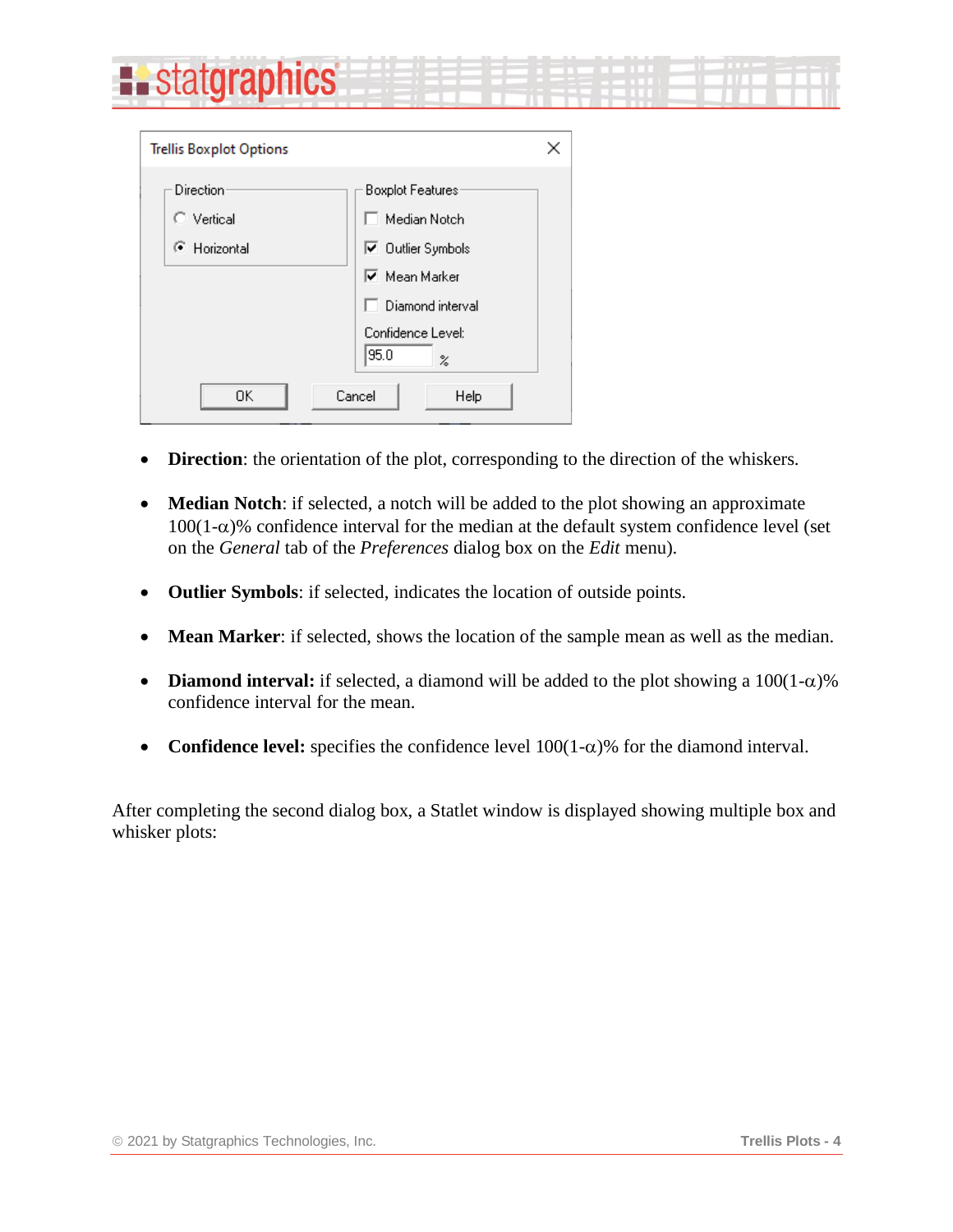



Each column of the plot shows data for different combinations of the first conditioning variable, while each row shows data for different combinations of the second conditioning variable.

The controls on the Statlet toolbar let you make changes to the display:

- **Plot type:** you have the choice of displaying boxplots, frequency plots, or normal probability plots.
- **Continuous:** specify whether each conditioning factor is continuous or discrete. If continuous, the range of the factor will be divided into intervals based on the *from*, *to* and *by* settings. If not continuous, a plot will be drawn for each unique level of the factor.
- **Hold:** check this box to prevent the division of continuous factors from reverting to the default values if the data is reread.

Changing factor 1 to range from 10 to 70 by 15 and factor 2 to be non-continuous results in the following display: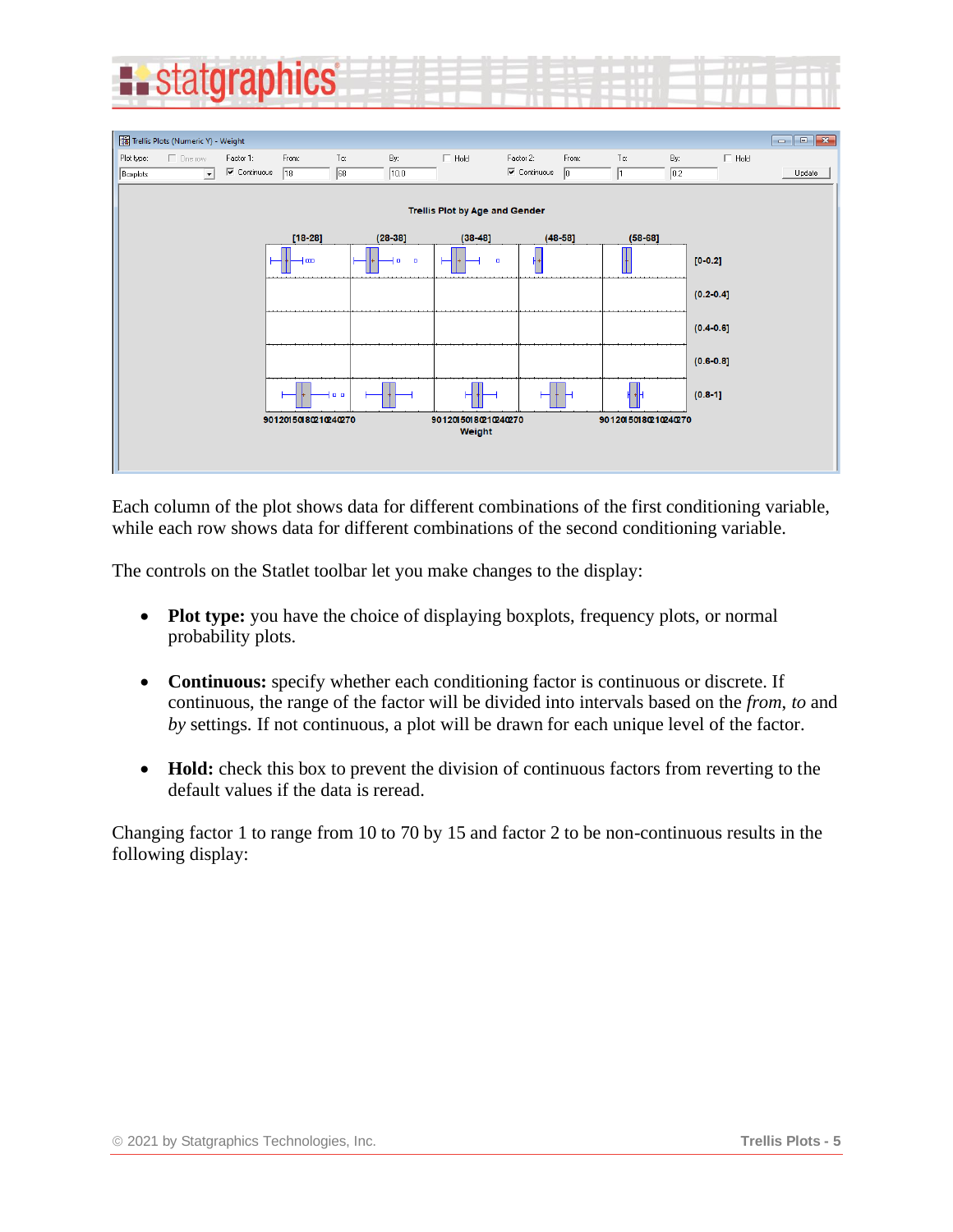



Note the labels for gender. These were automatically obtained from the value labels of the *gender* column in the Databook.

Changing the *plot type* to *Frequency plots* replaces the boxplots with frequency histograms:



Changing the *plot type* to *Normal probability plots* results in the following display: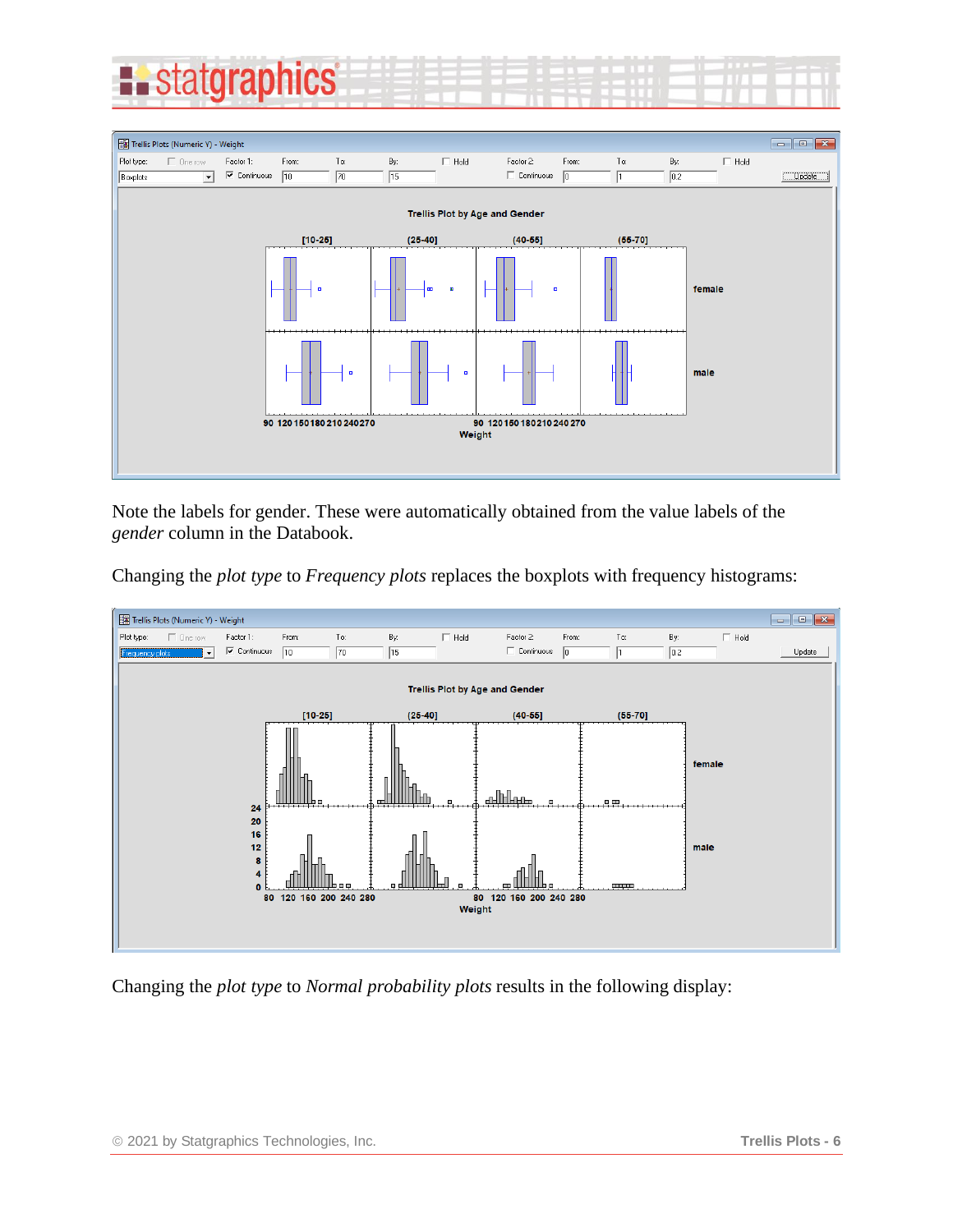



#### *Analysis Options*

The dialog box that appears if you right-click on the plot and select *Analysis Options* depends on the plot type. The *Trellis Boxplot Options* dialog box was shown earlier. There is also a dialog box that controls frequency histograms:

|                           | <b>Trellis Frequency Plot Options</b><br>× |  |  |  |  |  |
|---------------------------|--------------------------------------------|--|--|--|--|--|
| <b>Number of Classes:</b> | OK                                         |  |  |  |  |  |
| 28                        | Cancel                                     |  |  |  |  |  |
| Lower Limit:<br>80        | Help                                       |  |  |  |  |  |
| <b>Upper Limit:</b>       |                                            |  |  |  |  |  |
| 280                       | Hold scaling                               |  |  |  |  |  |
| Counts                    | Plot Type                                  |  |  |  |  |  |
| $\Box$ Relative           | C Histogram                                |  |  |  |  |  |
| $\Box$ Cumulative         | C Polygon                                  |  |  |  |  |  |
| Add normal curve          |                                            |  |  |  |  |  |

- **Number of classes**: the number of intervals into which the data will be divided. Intervals are adjacent to each other and of equal width.
- **Lower Limit**: lower limit of the first interval.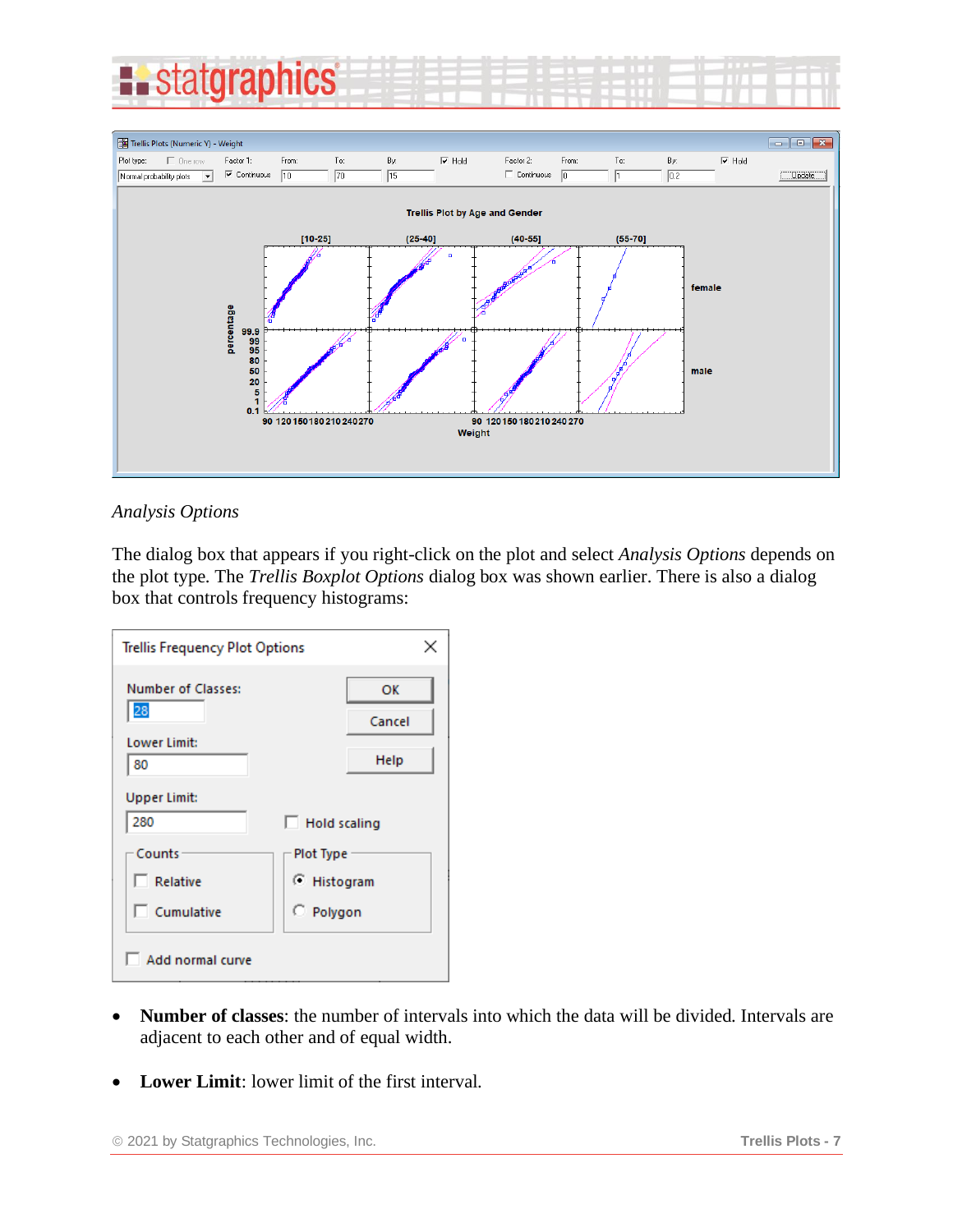# **E.** statgraphics

- **Upper Limit:** upper limit of the last interval.
- **Hold scaling**: maintains the selected number of intervals and limits even if the source data change. By default, the number of classes and the limits are recalculated whenever the data change. This is necessary so that all observations are displayed even if some of the updated data fall beyond the original limits.
- **Counts**: if *Relative*, the height of the bars represent the number of observations in a single interval. If *Cumulative*, the height represents the number of observations in the indicated interval and all intervals to its left.
- **Plot Type**: if *Histogram*, the class frequencies are displayed as a barchart. If *Polygon*, the frequencies are displayed using a connected line chart.
- **Add normal curve**: if checked, a normal density function with the same mean and standard deviation as the data is added to the plot.

| Trellis Normal Probability Plot Options                                                                                                                                                                           | $\times$                                                                                                                                      |
|-------------------------------------------------------------------------------------------------------------------------------------------------------------------------------------------------------------------|-----------------------------------------------------------------------------------------------------------------------------------------------|
| <b>Direction</b><br>C Horizontal<br>C Vertical<br><b>Fifted Line</b><br>$C$ None<br><b>C</b> Using Quartiles<br><b>C</b> Using Least Squares<br>C Using Mean and Sigma<br><b>Confidence Limits</b><br>$\cap$ None | <b>Transformation</b><br>C None<br>C Natural log<br>C Base 10 log<br>C Square root<br>C Reciprocal<br>$\degree$ Power: 1.0<br>Addend:<br> 0.0 |
| ⊙ Two-Sided Interval<br>C Lower Bound<br><b>C</b> Upper Bound<br>Confidence Level:<br>95.0<br>%<br>OK                                                                                                             | Cancel<br>Help                                                                                                                                |

A separate *Analysis Options* dialog box controls the normal probability plots:

• **Direction**: the orientation of the plot. If vertical, the *Percentage* is displayed on the vertical axis. If horizontal, *Percentage* is displayed on the horizontal axis.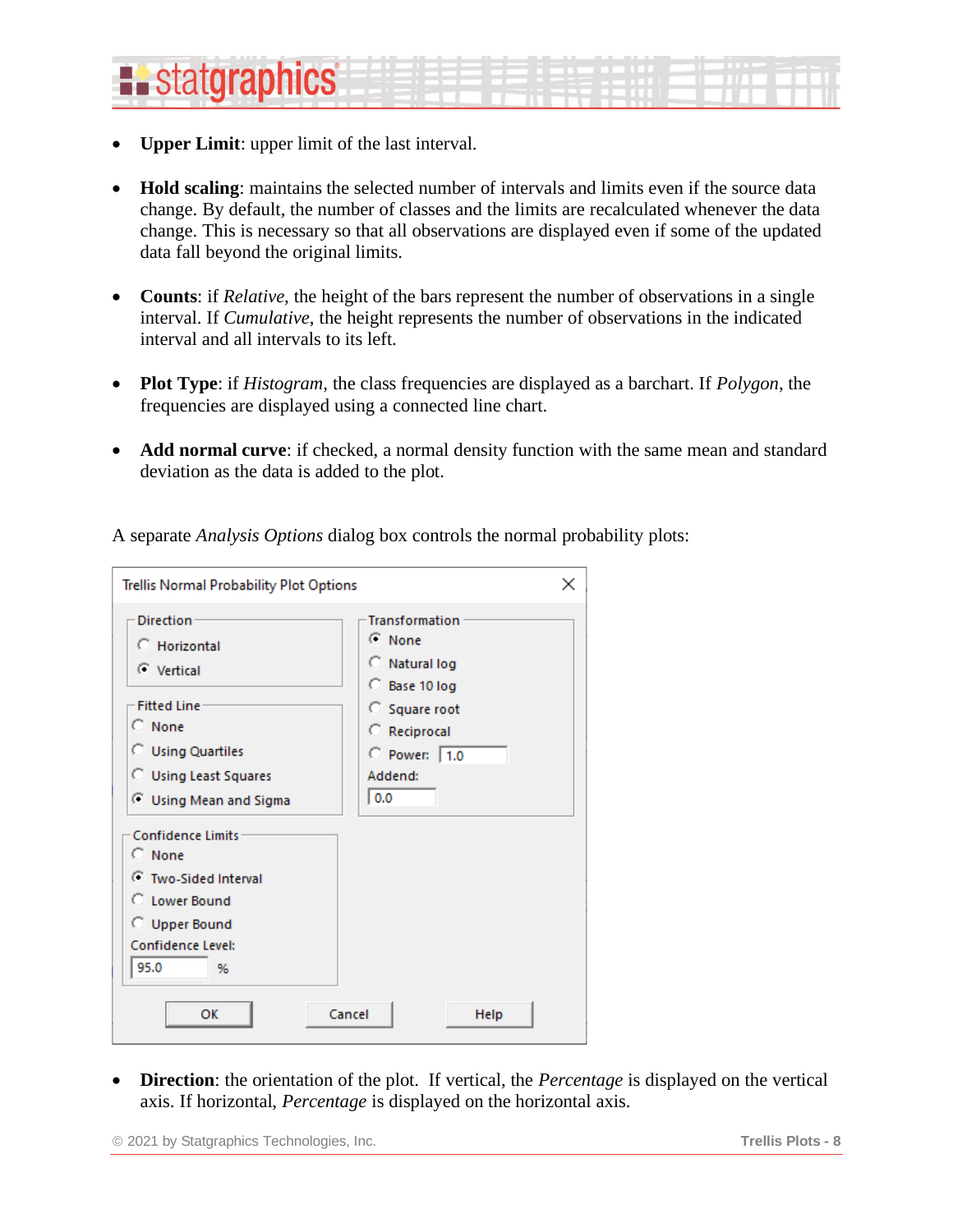#### • **Fitted Line**: the method used to fit the reference line to the data. If *Using Quartiles*, the line passes through the median when *Percentage* equals 50 with a slope determined from the interquartile range. If *Using Least Squares*, the line is fit by least squares regression of the normal quantiles on the observed order statistics. If *Using Mean and Sigma*, the line is determined from the mean and standard deviation of the *n* observations. The method based on quartiles puts more weight on the shape of the data near the center and is often able to show deviations from normality in the tails that would not be evident using the other methods.

- **Confidence limits**: displays confidence limits around the fitted line (only available when estimating the line *Using mean and sigma*).
- **Transformation:** the selected transformation is applied to the data before being plotted. The assumption of a normal distribution therefore applies in the transformed metric.

#### <span id="page-8-0"></span>**Trellis Plots for Categorical Y**

**E.** statgraphics

To display characteristics of a single categorical variable, the *Categorical Y* trellis plot may be used. It begins by displaying the data input dialog box shown below:

| Trellis Plot (Categorical Y)                                                                                                                                                                                                                                                                                                                                                                                                        | ×                                                                                                        |
|-------------------------------------------------------------------------------------------------------------------------------------------------------------------------------------------------------------------------------------------------------------------------------------------------------------------------------------------------------------------------------------------------------------------------------------|----------------------------------------------------------------------------------------------------------|
| <b>Biacromial diameter</b><br>А<br><b>Billiac diameter</b><br>Bitrochanteric diameter<br>Chest depth<br>Chest diameter<br>Elbow diameter<br>Wrist diameter<br>Knee diameter<br>Ankle diameter<br>Shoulder girth<br>Chest girth<br>Waist girth<br>Navel girth<br>Hip girth<br>Thigh girth<br>Bicep girth<br>Foreasm grith<br>Knee girth<br>Calf maximum girth<br>Ankle maximum girth<br>Wrist girth<br>v<br>Age<br>Sort column names | Dep. variable:<br>Gender<br>Conditioning variable #1:<br>Age<br>(Conditioning variable #2:)<br>(Select:) |
| 0K<br>Cancel                                                                                                                                                                                                                                                                                                                                                                                                                        | Transform<br>Delete<br>Help                                                                              |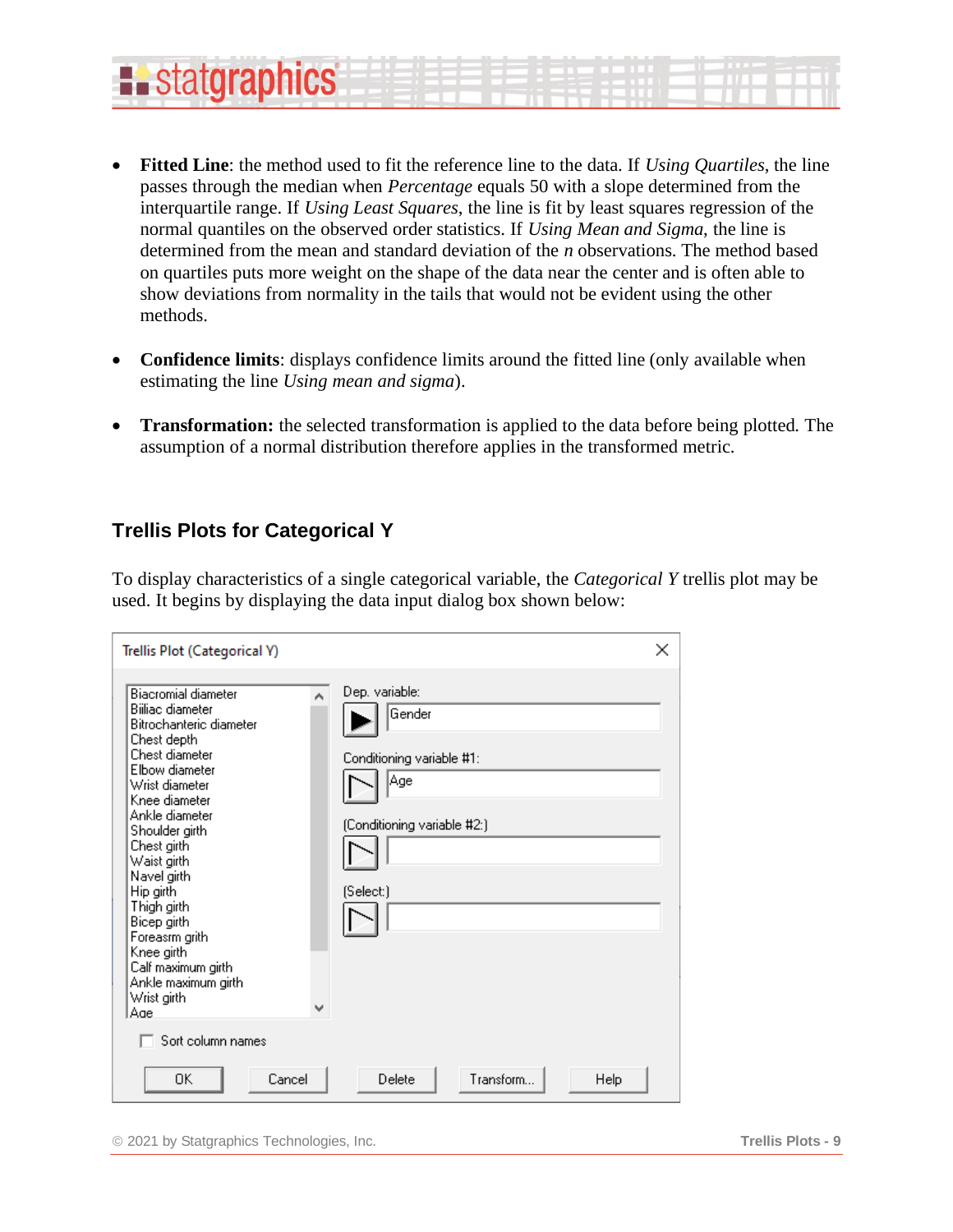# **E.** statgraphics

- **Dep. variable:** categorical dependent variable for which statistics will be displayed.
- **Conditioning variable #1:** first variable used to segment the data. May be numeric or categorical.
- **Conditioning variable #2:** optional second variable used to segment the data. May be numeric or categorical.
- **Select:** optional subset selection.

Graphs will be drawn displaying characteristics of the dependent variable at various combinations of the conditioning variables.

A second dialog box will then be displayed containing options for the *trellis barchart*, which is the default graph for displaying categorical data:

| <b>Trellis Barchart Options</b> | ×                     |
|---------------------------------|-----------------------|
| <b>Chart Type</b>               | <b>Scaling</b>        |
| C Clustered                     | ← Frequencies         |
| C Stacked                       | C Percentages         |
| <b>Direction</b>                | <b>Display Values</b> |
| <b>E</b> Horizontal             | C None                |
| C Vertical                      | $\bigcap$ Inside      |
| <b>Baseline:</b>                | C Outside             |
| 0.0                             | $\degree$ Center      |
|                                 | Decimal places:<br>2  |
|                                 | Include zeros         |
| OK                              | Cancel<br>Help        |

- **Chart Type:** The bars may be clustered side by side or stacked one upon the other.
- **Scaling**: whether the axis scale shows the frequencies in each class or the percentages in each class.
- **Direction**: whether the bars extend horizontally or vertically.
- **Baseline**: the value from which the bars extend.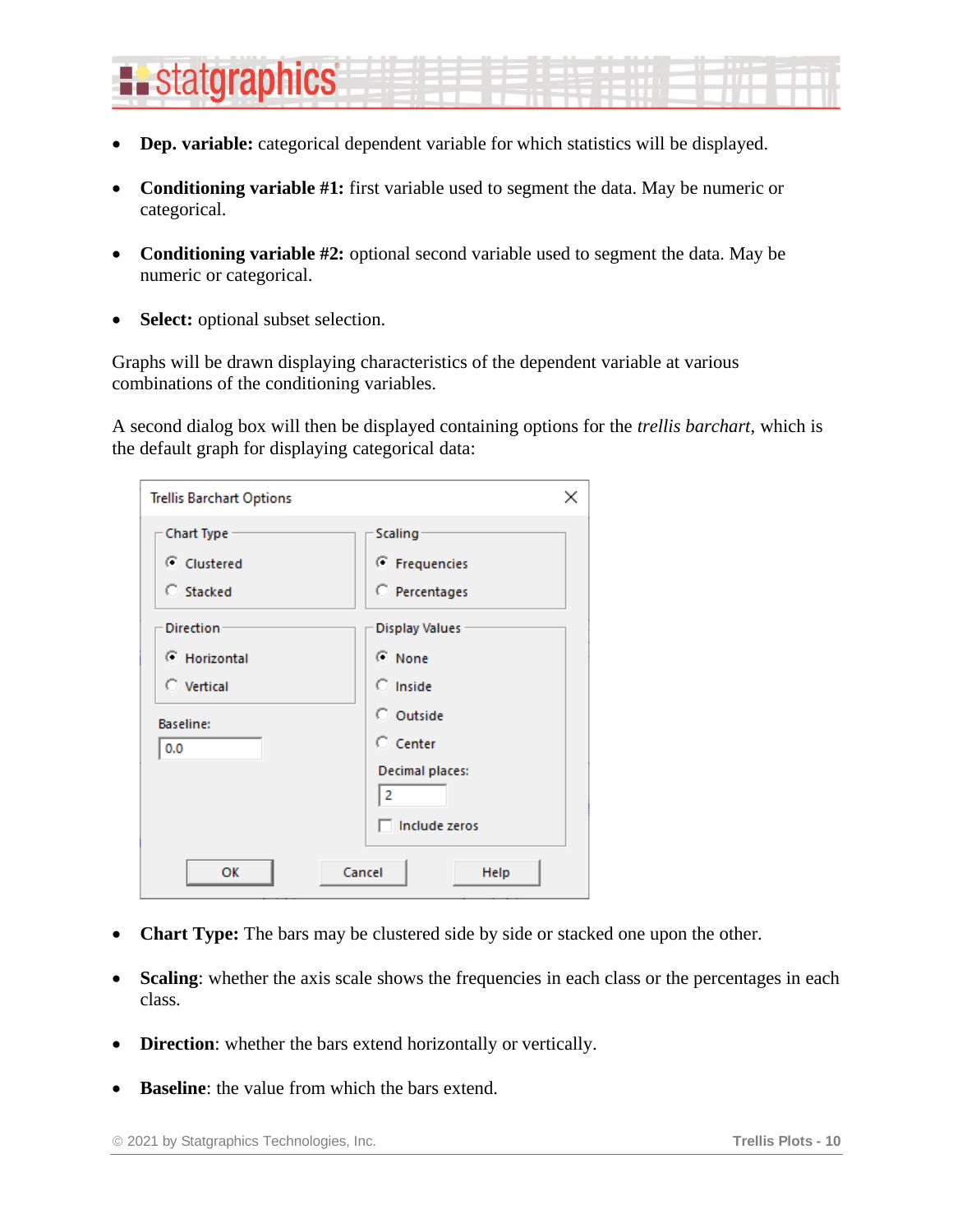# **Existatgraphics**

- **Display Values**: whether to display plotted values as labels. If *inside*, labels will be plotted near the ends of the bars. If *outside*, labels will be plotted next to the bars. If *center*, labels will be centered in the bars.
- **Decimal places**: number of decimal places to be shown for each displayed value.
- **Include zeroes:** whether to display values for bars with zero frequency.

After completing the second dialog box, a Statlet window is displayed showing



Each plot shows data for different levels of the first conditioning variable. Checking the *One row* box and changing the settings for Factor 1 displays the following:

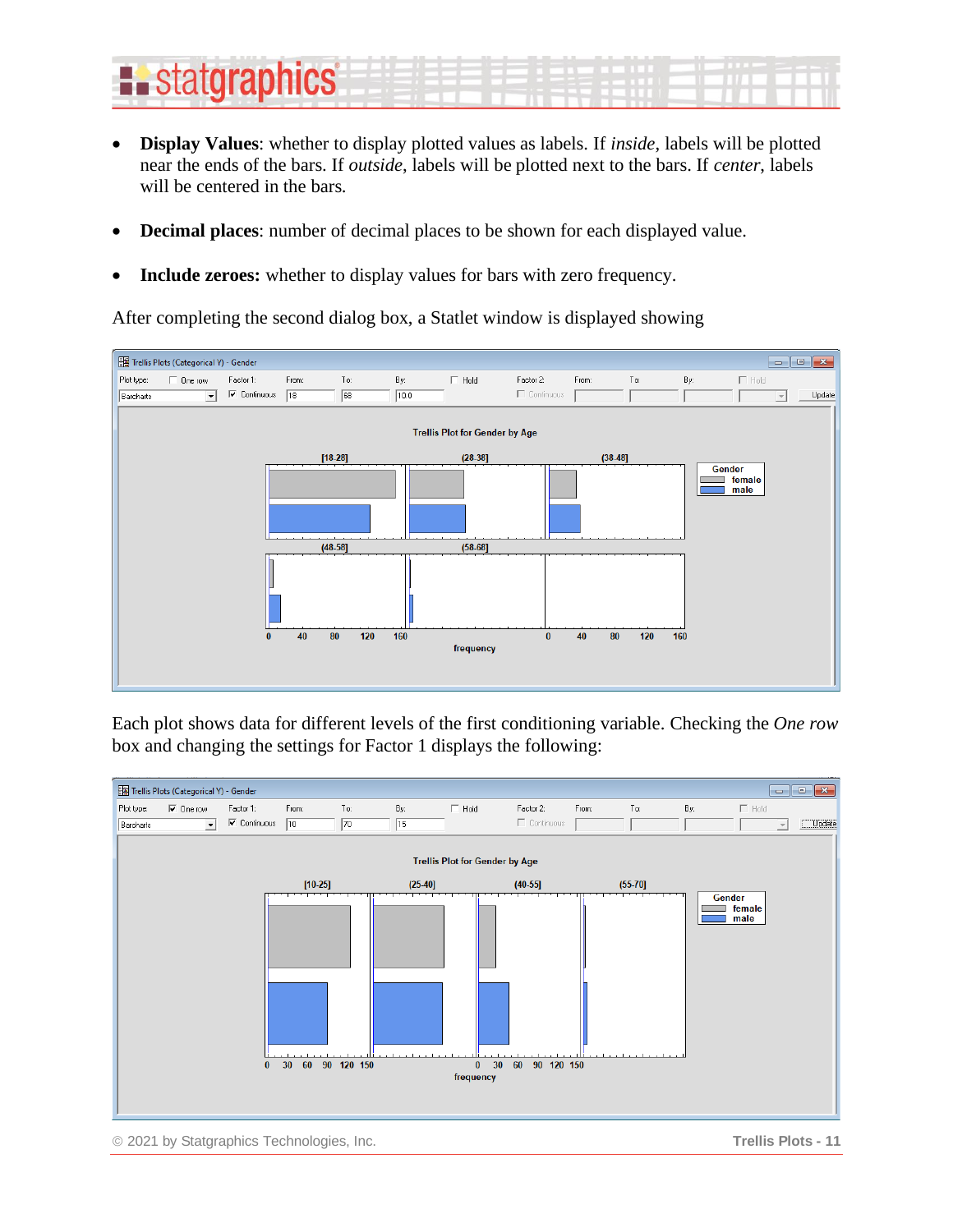### **:.** statgraphics

Clearly, females outnumber males only in the younger age brackets.

The *Plot type* field may be used to display other types of graphs. For example, changing it to *Piechart* creates the following:



The *Analysis Options* dialog box displays options for changing the appearance of the plot:

| <b>Trellis Piechart Options</b>                                           |                                                               | ×                    |
|---------------------------------------------------------------------------|---------------------------------------------------------------|----------------------|
| Labels<br>C Percent<br>$C$ Counts<br>C Labels<br>$C$ None                 | C Labels (percent)<br>C Labels (counts)<br>C Counts (percent) | ОΚ<br>Cancel<br>Help |
| $\overline{\mathsf{v}}$ Add lines<br>$\overline{\mathsf{v}}$ Show legends | Diameter:<br>50<br>%<br>Offset Slice #:<br>0                  |                      |

- **Labels**: the desired information to be placed next to each slice of the pie.
- **Add lines**: whether to extend lines from each slice to its label.
- **Show legends:** whether to display a legend block to the right of the plot.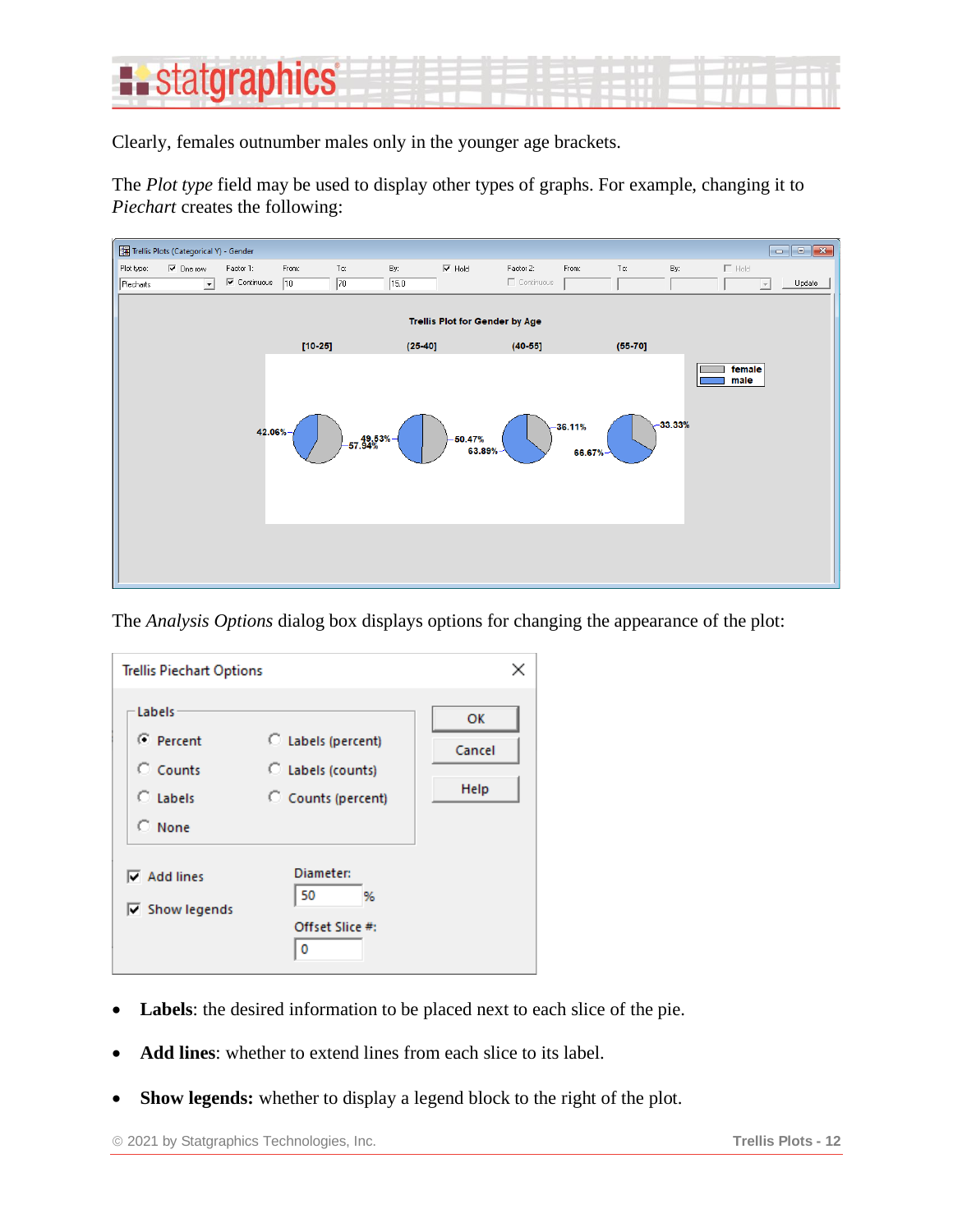

- **Diameter**: the size of the pie relative to the size of the plotting area. Reducing this value makes the pie smaller.
- **Offset Slice #**: number of a slice between 1 and *k* to offset from the rest of the pie.

A third type of plot is the *Donut chart*:

| Trellis Plots (Categorical Y) - Gender  |                                            |             |              |           |                                       |                   |                      |           |           |                          | $\begin{array}{c c c c c} \hline \multicolumn{1}{c }{-1} & \multicolumn{1}{c }{-1} & \multicolumn{1}{c }{-1} & \multicolumn{1}{c }{-1} & \multicolumn{1}{c }{-1} & \multicolumn{1}{c }{-1} & \multicolumn{1}{c }{-1} & \multicolumn{1}{c }{-1} & \multicolumn{1}{c }{-1} & \multicolumn{1}{c }{-1} & \multicolumn{1}{c }{-1} & \multicolumn{1}{c }{-1} & \multicolumn{1}{c }{-1} & \multicolumn{1}{c }{-1} & \multicolumn{1$ |
|-----------------------------------------|--------------------------------------------|-------------|--------------|-----------|---------------------------------------|-------------------|----------------------|-----------|-----------|--------------------------|------------------------------------------------------------------------------------------------------------------------------------------------------------------------------------------------------------------------------------------------------------------------------------------------------------------------------------------------------------------------------------------------------------------------------|
| Plot type:<br>$\overline{\vee}$ One row | Factor 1:                                  | From:       | To:          | By:       | $\nabla$ Hold                         | Factor 2:         | From:                | $To:$     | By:       | $\Box$ Hold              |                                                                                                                                                                                                                                                                                                                                                                                                                              |
| Donut charts<br>$\vert \cdot \vert$     | $\overline{\blacktriangledown}$ Continuous | $\sqrt{10}$ | $\sqrt{70}$  | 15.0      |                                       | $\Box$ Continuous |                      |           |           | $\overline{\phantom{a}}$ | Update                                                                                                                                                                                                                                                                                                                                                                                                                       |
|                                         |                                            |             |              |           | <b>Trellis Plot for Gender by Age</b> |                   |                      |           |           |                          |                                                                                                                                                                                                                                                                                                                                                                                                                              |
|                                         |                                            | $[10-25]$   |              | $(25-40)$ |                                       | $(40-55]$         |                      | $(55-70)$ |           |                          |                                                                                                                                                                                                                                                                                                                                                                                                                              |
|                                         | 42.06%                                     |             | $-49.53\%$ + |           | $-50.47%$<br>63.89%                   |                   | $-36.11%$<br>66.67%- |           | $-33.33%$ | female<br>male           |                                                                                                                                                                                                                                                                                                                                                                                                                              |

The *Analysis Options* dialog box is shown below:

| <b>Trellis Donut Chart Options</b>                         |                                                               | ×                    |
|------------------------------------------------------------|---------------------------------------------------------------|----------------------|
| Labels<br>C Percent<br>$C$ Counts<br>C Tabels<br>$C$ None  | C Labels (percent)<br>C Labels (counts)<br>C Counts (percent) | OK<br>Cancel<br>Help |
| $\overline{\mathsf{v}}$ Add lines<br>$\nabla$ Show legends | Outer diameter:<br>50<br>%<br>Inner diameter:<br>%<br>20      |                      |

- **Labels**: the desired information to be placed next to each section of the donut.
- **Add lines**: whether to extend lines from each section to its label.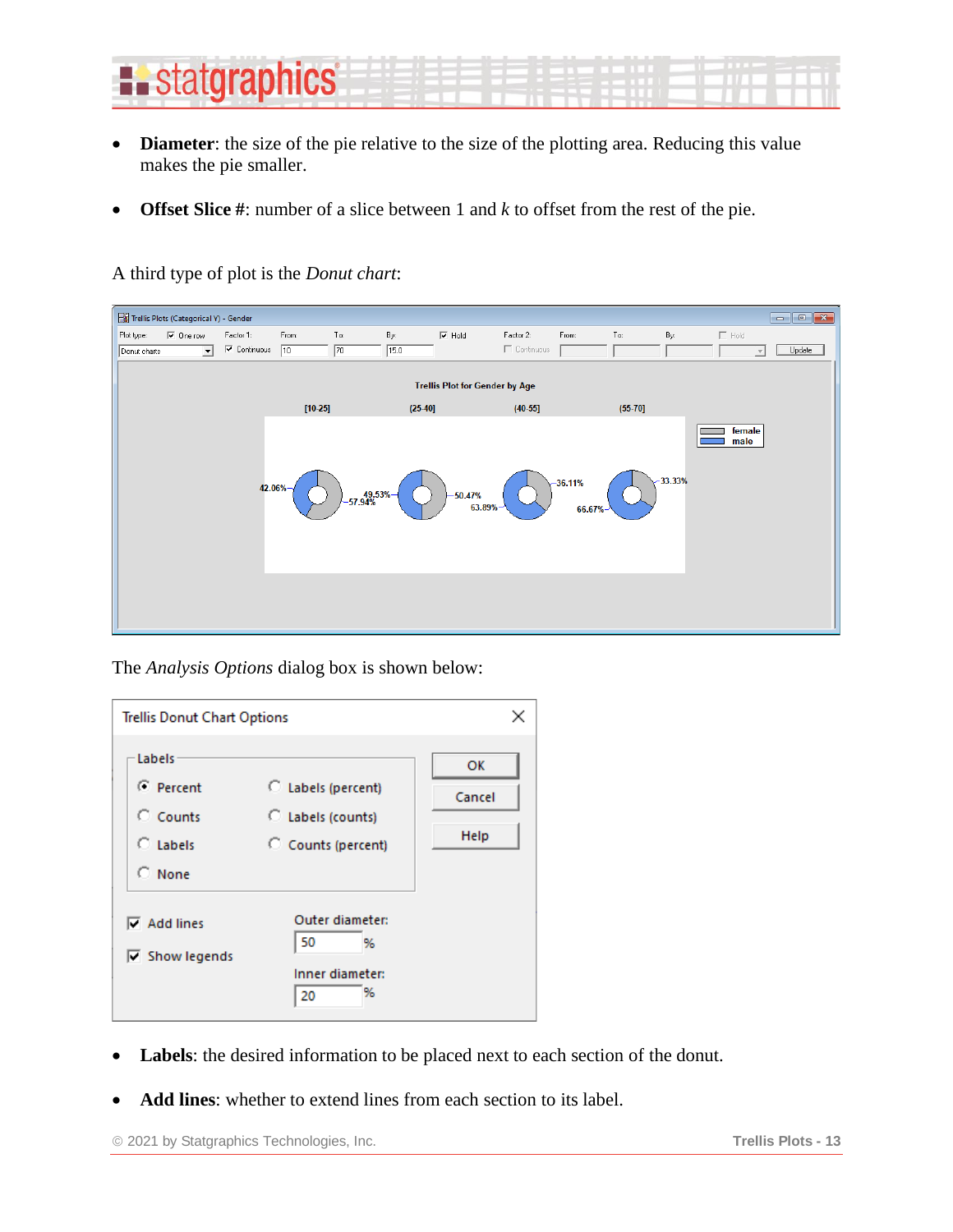# **E.** statgraphics

- **Show legends:** whether to display a legend block to the right of the plot.
- **Outer diameter**: the size of the donut relative to the size of the plotting area. Reducing this value makes the donut smaller.
- **Inner diameter:** the size of the donut hole relative to the size of the plotting area.

### <span id="page-13-0"></span>**Trellis Plots for Y Versus X**

Trellis plots may also be created to display the relationship between a numeric dependent variable Y and a numeric independent variable X. Selecting *Trellis Plots – Y vs X* begins by displaying the data input dialog box shown below:

| Trellis Plot (Y vs X)                                                                                                                                                                                                                                                                                                                                          | ×                                                                                                                                              |
|----------------------------------------------------------------------------------------------------------------------------------------------------------------------------------------------------------------------------------------------------------------------------------------------------------------------------------------------------------------|------------------------------------------------------------------------------------------------------------------------------------------------|
| Chest diameter<br>A<br>Elbow diameter<br>Wrist diameter<br>Knee diameter<br>Ankle diameter<br>Shoulder girth<br>Chest girth<br>Waist girth<br>Navel girth<br>Hip girth<br>Thigh girth<br>Bicep girth<br>Foreasm grith<br>Knee girth<br>Calf maximum girth<br>Ankle maximum girth<br>Wrist girth<br>Age<br>Weight<br>Height<br>Gender<br>v<br>Sort column names | Dep. variable:<br>Weight<br>Ind. variable:<br>Height<br>Conditioning variable #1:<br>Age<br>(Conditioning variable #2:)<br>Gender<br>(Select:) |
| ΩK<br>Cancel                                                                                                                                                                                                                                                                                                                                                   | Transform<br>Delete<br>Help                                                                                                                    |

It then displays a Statlet window displaying scatterplots for various combinations of the conditioning variables: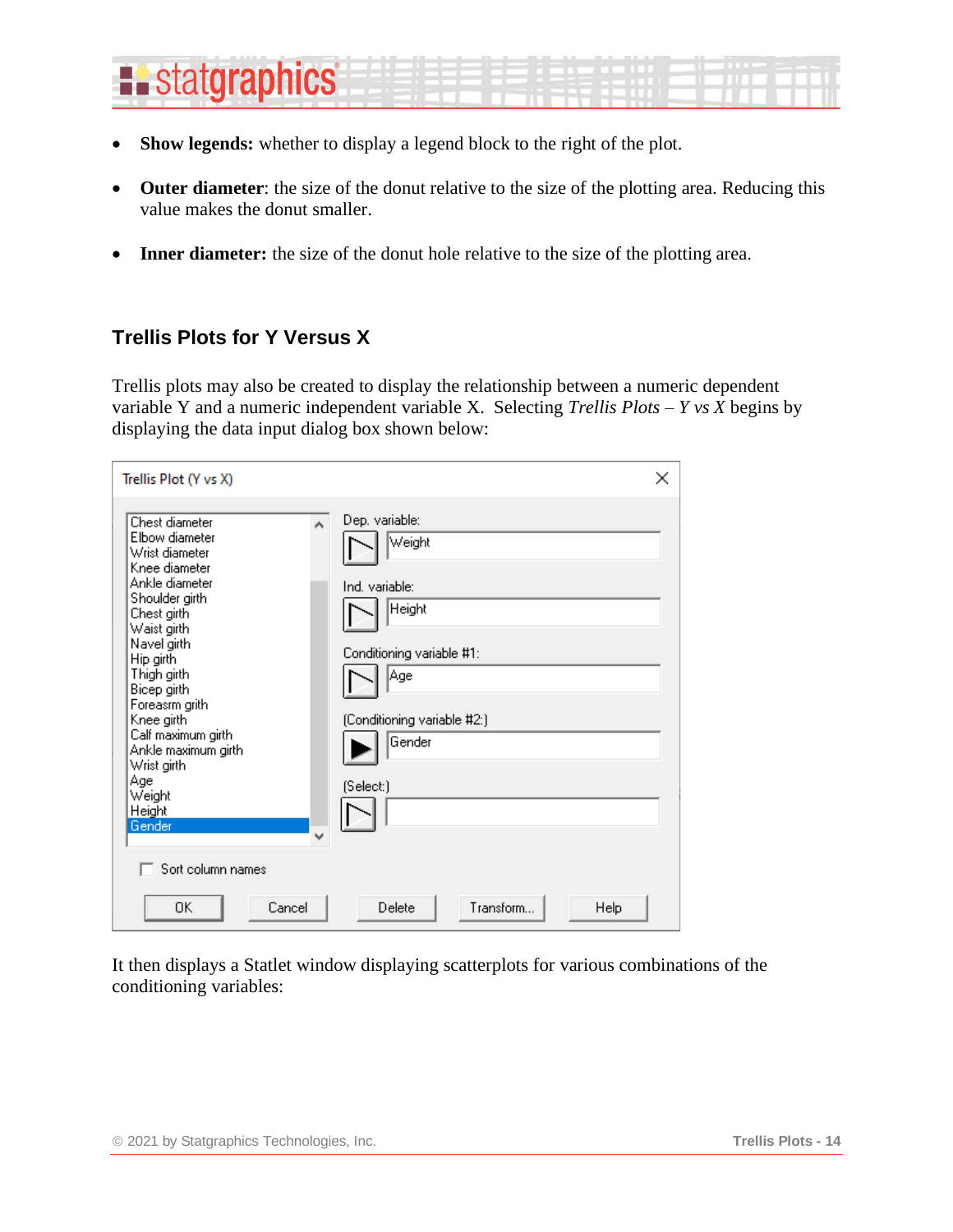



Note that the scaling of the conditioning factors has been changed as in earlier trellis plots.

*Analysis Options* may be used to add features to the plot:

| X-Y Plot Options                                                                                                   | ×            |
|--------------------------------------------------------------------------------------------------------------------|--------------|
| Plot-<br>C Points<br>$C$ Lines<br>C Points and Lines                                                               | OK<br>Cancel |
| Smoother<br>$\circ$ None<br>C Running Means<br>C Running Lines<br>C Locally Weighted Regression<br>C Robust Lowess |              |
| <b>Smoothing Fraction:</b><br>50<br>%                                                                              |              |

• **Plot:** changes the display from a scatterplot to a connected line plot.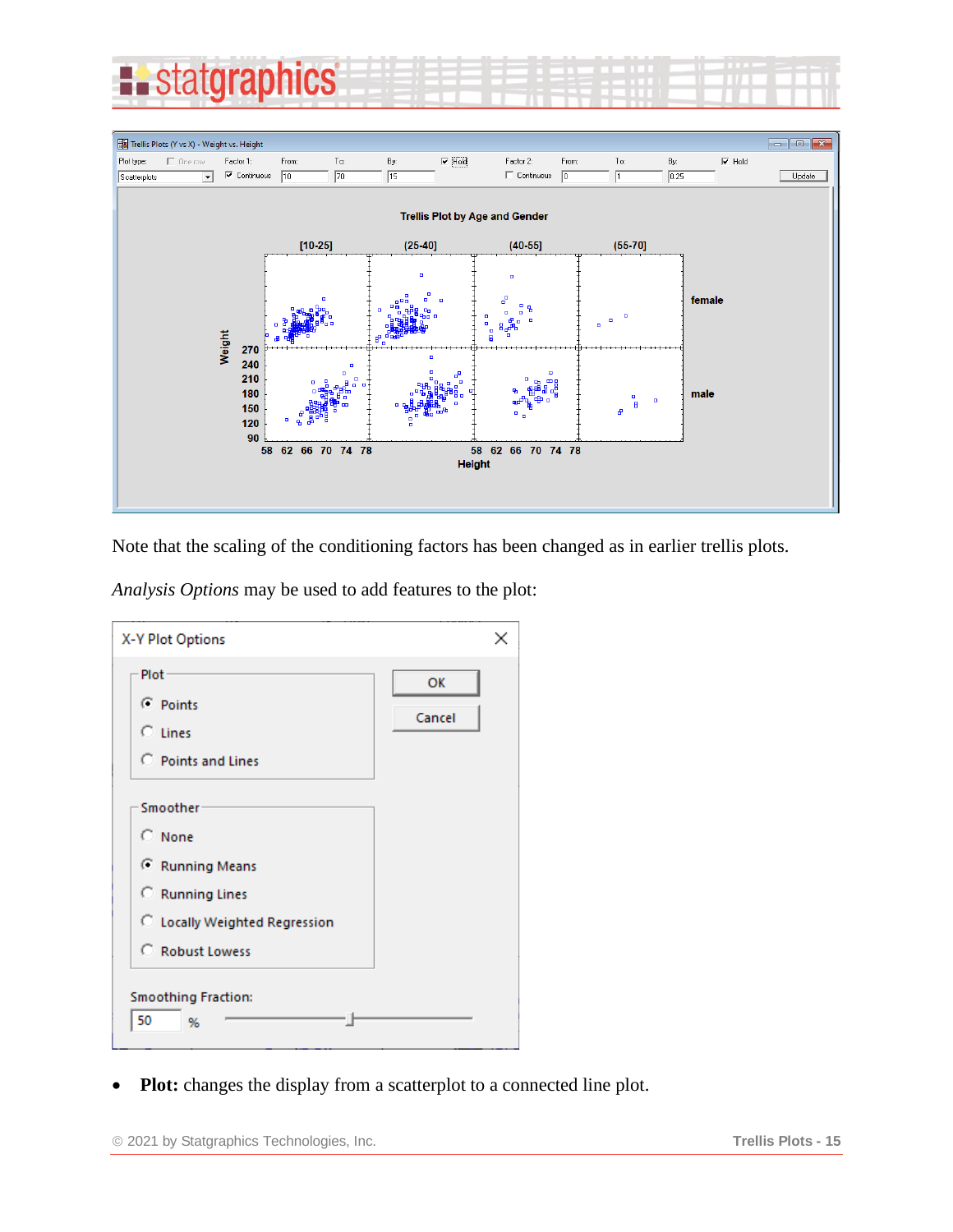# **Existatgraphics**

- **Smoother:** specifies the type of smoothing to be performed on each plot, if any. The smoothed values are created by sorting the data according to the value of X, estimating the height of the function at each value of X using the *q* nearest neighbors to that value, and then connecting the estimated heights with a line. Details of the various smoothing procedures are contained in the PDF document titled *Graphics Options*.
- **Fraction:** the percentage of observations in each plot used to select the *q* nearest neighbors.

The plot below shows the result of adding running means based on a 50% fraction.



Changing the *Plot type* field to *Regression plots* adds a least squares regression line to each segment of the plot: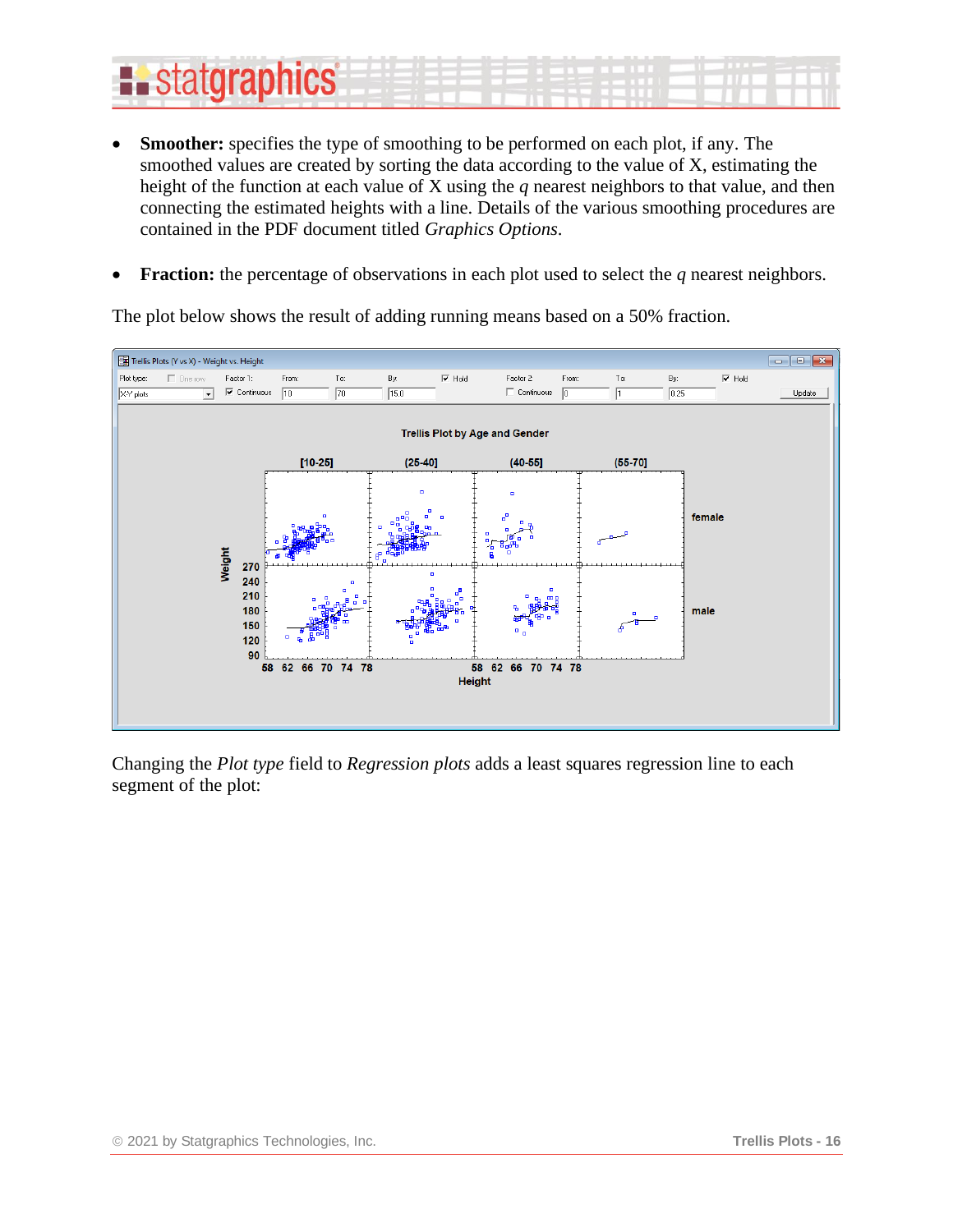



The *Analysis Options* dialog box when plotting regression lines is shown below:

| <b>Regression Plot Options</b>                                                                           |                                                                                                                        | ×                                                                                                                       |
|----------------------------------------------------------------------------------------------------------|------------------------------------------------------------------------------------------------------------------------|-------------------------------------------------------------------------------------------------------------------------|
| Type of Model<br>$G$ Linear<br>Square Root-Y<br>C Exponential<br>C Reciprocal-Y<br>$C$ Squared-Y         | C Squared-Y Square Root-X<br>C Logarithmic-X<br>Square Root-Y Log-X<br><b>C</b> Multiplicative<br>C Reciprocal-Y Log-X | C Double Reciprocal<br>Squared-Y Reciprocal-X<br>$C$ Squared-X<br>Square Root-Y Squared-X<br>C Log-Y Squared-X          |
| Square Root-X<br>C Double Square Root<br>C Log-Y Square Root-X<br>C Reciprocal-Y Square Root-X C S-Curve | $\circ$ Squared-Y Log-X<br>C Reciprocal-X<br>○ Square Root-Y Reciprocal-X ○ Logistic                                   | C Reciprocal-Y Squared-X<br>C Double Squared<br><b>C</b> Log Probit                                                     |
| $\nabla$ Include constant<br><b>X-Axis Resolution:</b><br>100                                            | Include<br>$\nabla$ Prediction Limits<br>$\nabla$ Confidence Limits<br>Confidence Level:<br>95.0                       | <b>Type of Limits</b><br>C Two-Sided Interval<br>C Lower Bound<br><b>C</b> Upper Bound<br>$\nabla$ Shade 2-sided limits |
| OK                                                                                                       | Cancel                                                                                                                 | Help                                                                                                                    |

• **Type of Model**: the type model to fit to the data.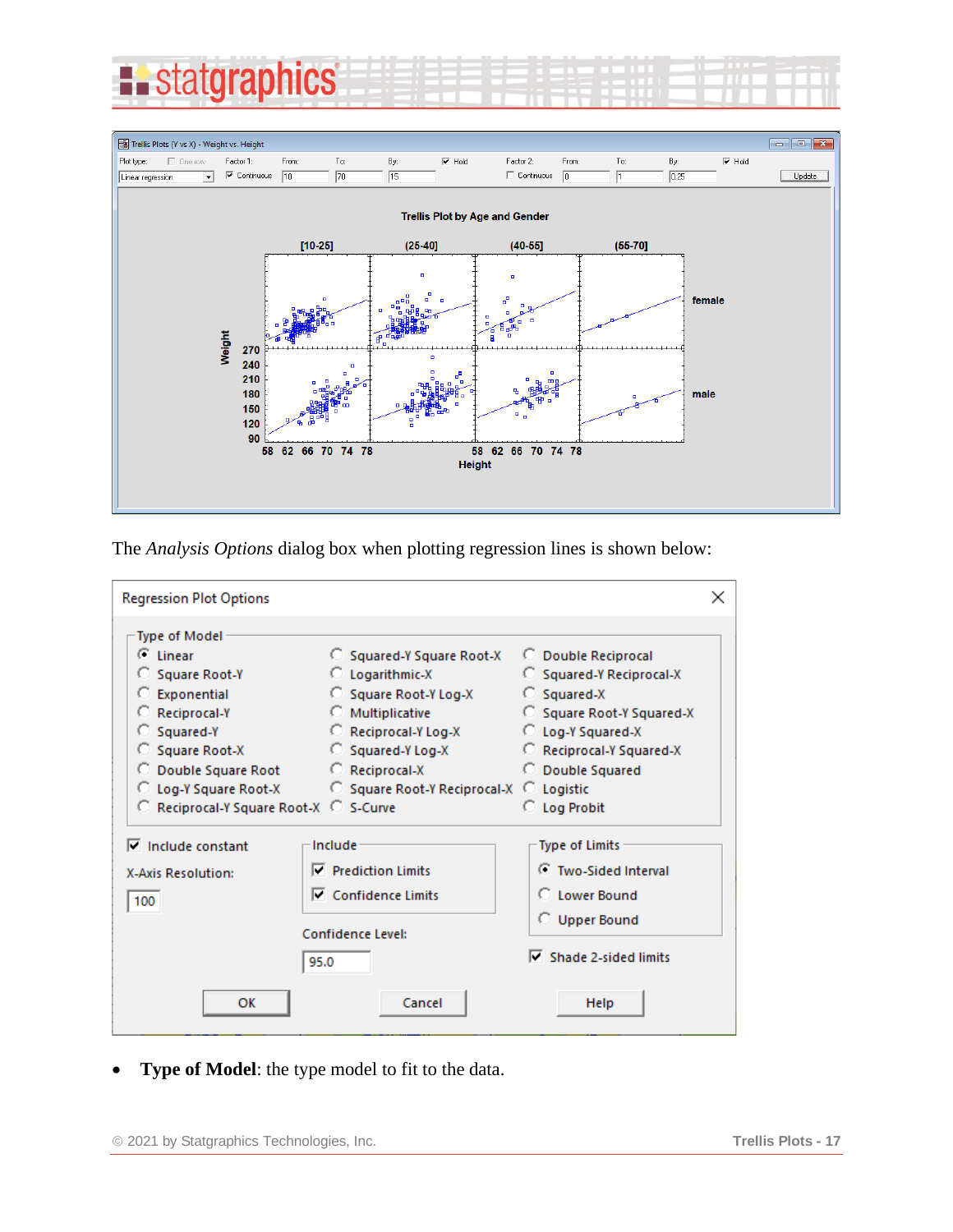# **Existatgraphics**

- **Include constant**: whether to include a constant term in the model. If not, the model will be constrained to pass through the origin.
- **X-Axis Resolution**: the number of values of X at which the line is determined when plotting. Higher resolutions result in smoother plots.
- **Include**: the limits to include on the plot.
- **Confidence Level:** the confidence percentage for the limits.
- **Type of Limits**: whether to plot two-sided intervals or one-sided bounds.
- **Shade 2-sided limits**: If checked, the area between the limits will be shaded using a fill color.

Plotting both prediction and confidence intervals creates the following plot:

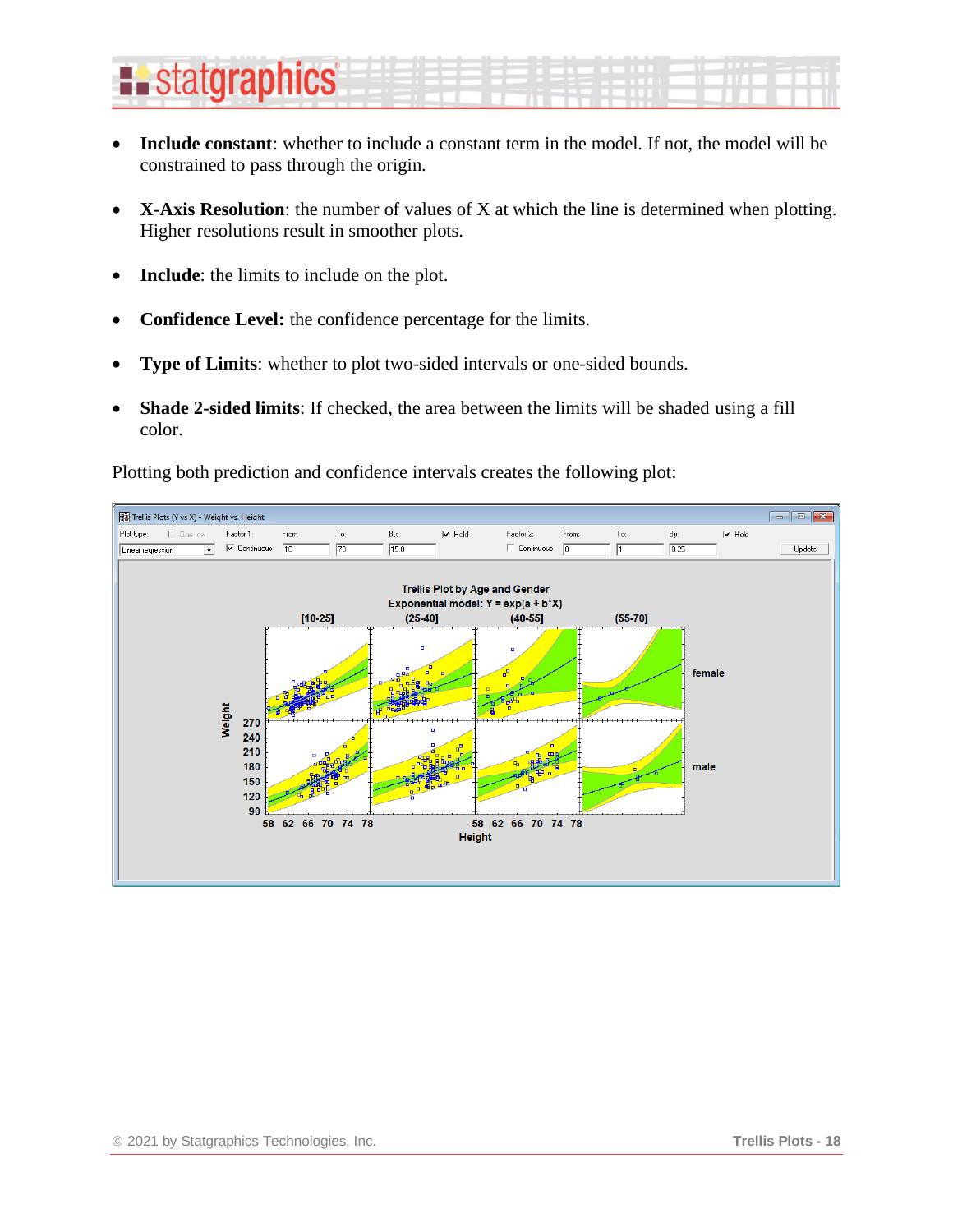

### <span id="page-18-0"></span>**Trellis Plots for Z Versus X and Y**

Trellis plots may also be created to display the relationship between a numeric dependent variable Z and 2 numeric independent variables X and Y. Selecting *Trellis Plots – Z vs X and Y* begins by displaying the data input dialog box shown below:

| Trellis Plot (Z vs X and Y)                                                                                                                                                                                                                                                                                                                                                                                                       |                                                                                                                                                                                           | × |
|-----------------------------------------------------------------------------------------------------------------------------------------------------------------------------------------------------------------------------------------------------------------------------------------------------------------------------------------------------------------------------------------------------------------------------------|-------------------------------------------------------------------------------------------------------------------------------------------------------------------------------------------|---|
| <b>Biacromial diameter</b><br>Biiliac diameter<br>Bitrochanteric diameter<br>Chest depth<br>Chest diameter<br>Elbow diameter<br>Wrist diameter<br>Knee diameter<br>Ankle diameter<br>Shoulder girth<br>Chest girth<br>Waist girth<br>Navel girth<br>Hip girth<br>Thigh girth<br>Bicep girth<br>Foreasm grith<br>Knee girth<br>Calf maximum girth<br>Ankle maximum girth<br>Wrist girth<br>Age<br>v<br>Weight<br>Sort column names | Dependent variable:<br>Weight<br>Ind. variable 1:<br>Height<br>Ind. variable 2:<br>Bicep girth<br>Conditioning variable #1:<br> Age<br>(Conditioning variable #2:)<br>Gender<br>(Select:) |   |
| Cancel<br>ΟK                                                                                                                                                                                                                                                                                                                                                                                                                      | Transform<br>Delete<br>Help                                                                                                                                                               |   |

The default plot that is created is a bubble chart in which each observation is colored according to the value of *weight*: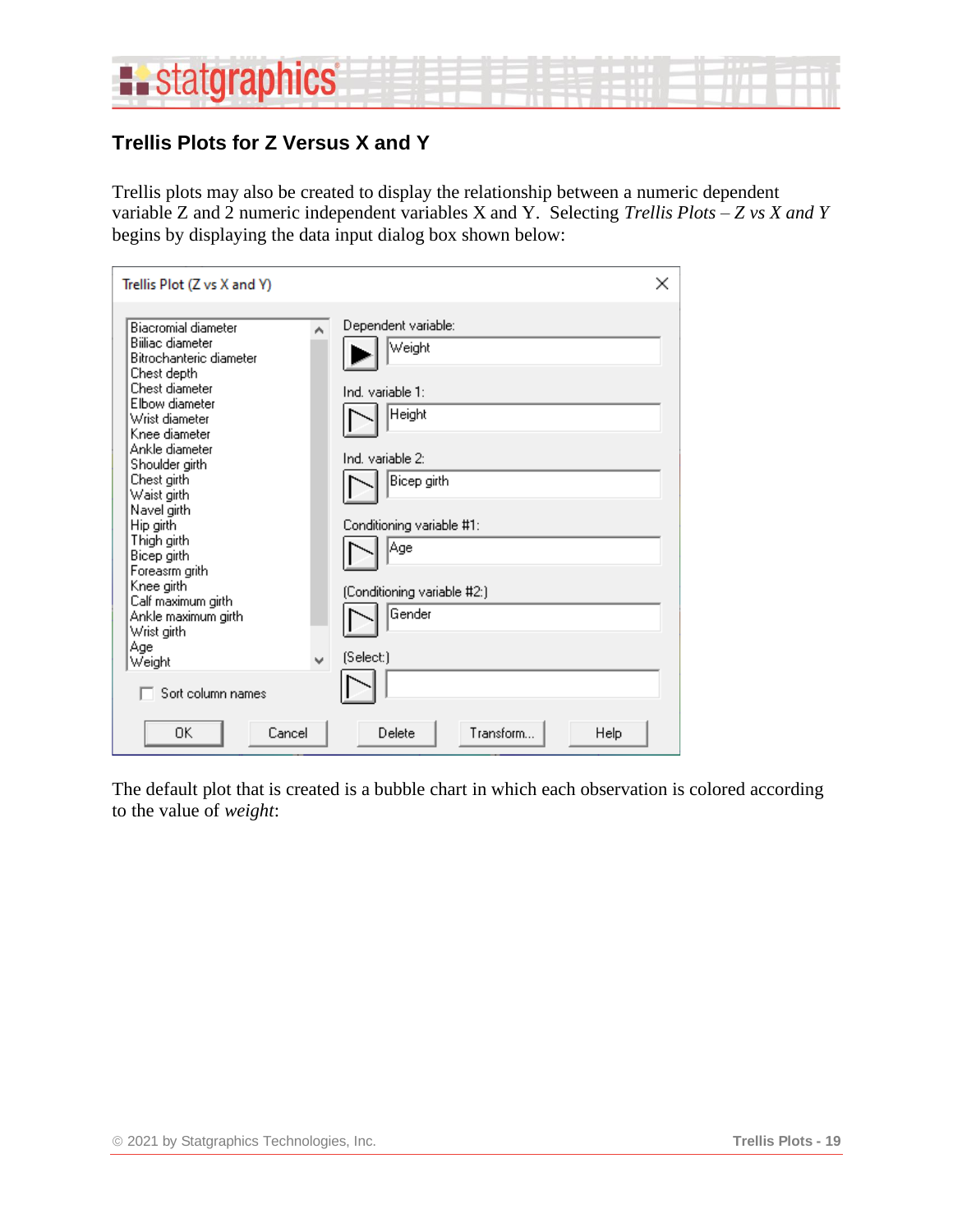



Note that the scaling of the conditioning factors has been changed as in earlier trellis plots.

The contour levels and size of the bubbles may be changed using *Analysis Options:*

| <b>Bubble Chart Options</b> |                    | ×      |
|-----------------------------|--------------------|--------|
| Contours                    | <b>Bubbles</b>     | OK     |
| From:<br>90.0               | Minimum size:<br>3 | Cancel |
| To:                         | Maximum size:      | Help   |
| 270.0<br>By:                | 3                  |        |
| 30.0                        |                    |        |
| Hold when data change<br>L. |                    |        |
|                             |                    |        |

- **Contours:** *From* and *To* specify the range of values that define the coloring of the plot. If contour lines are included, the *By* field defines the distance between the contour lines. Check *Hold when data change* to keep these settings from changing when the data are reread.
- **Bubbles:** defines the range of sizes for the bubbles. If the minimum and maximum values are different, each bubble's size will be proportional to the value of the dependent variable.

If a regression model is selected, the trellis plot displays the fitted model with respect to each of the independent variables at various combinations of the conditioning variables: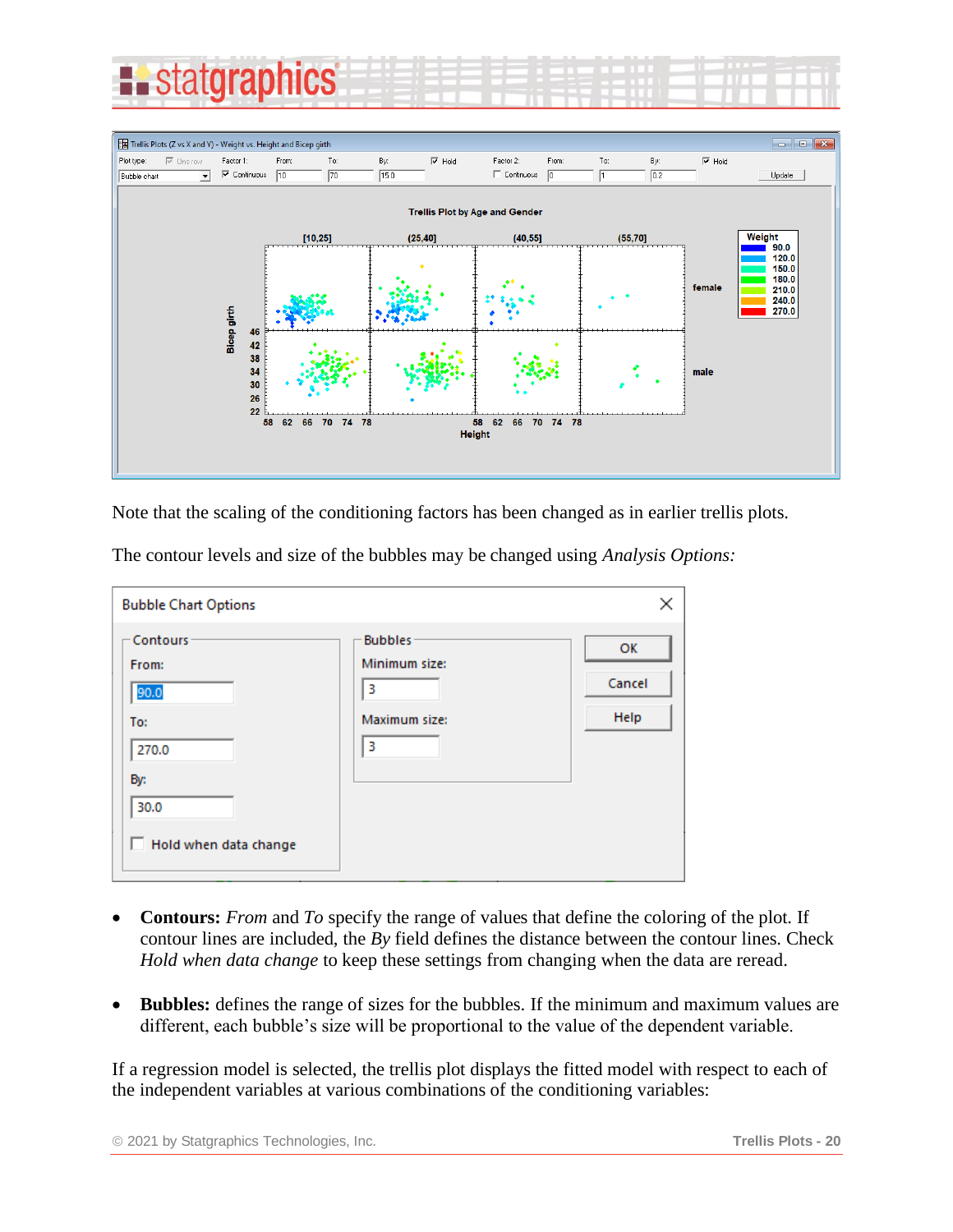



*Analysis Options* may be used to add features to the plot:

| <b>Regression Plot Options</b>                          |                                                                                                                                            | ×                    |
|---------------------------------------------------------|--------------------------------------------------------------------------------------------------------------------------------------------|----------------------|
| Contours<br>From:<br>90.0<br>To:<br>270.0               | Model<br>$\nabla$ Include constant<br>$\triangledown$ A: Height<br>$\triangleright$ B: Bicep girth<br>$\overline{\trianglerighteq}$ C: Age | ок<br>Cancel<br>Help |
| By:<br>30.0<br>Hold when data change                    | $\overline{\triangledown}$ D: Gender<br>$\Box$ AA $\Box$ AB $\Box$ BD                                                                      |                      |
| <b>Resolution:</b><br>51<br><b>▽</b> Draw contour lines | $\Box$ BB $\Box$ ac $\Box$ cd<br>$\Box$ CC $\Box$ AD<br>$\square$ DD $\square$ BC                                                          |                      |
| $\overline{\mathsf{v}}$ Show points                     | $\triangledown$ Fit separate model to each section                                                                                         |                      |

- **Contours:** *From* and *To* specify the range of values that define the coloring of the plot. If contour lines are included, the *By* field defines the distance between the contour lines. Check *Hold when data change* to keep these settings from changing when the data are reread.
- **Draw contour lines:** draws lines in addition to colored regions.

• **Show points:** displays the original data used to fit the regression model.

© 2021 by Statgraphics Technologies, Inc. **Trellis Plots - 21**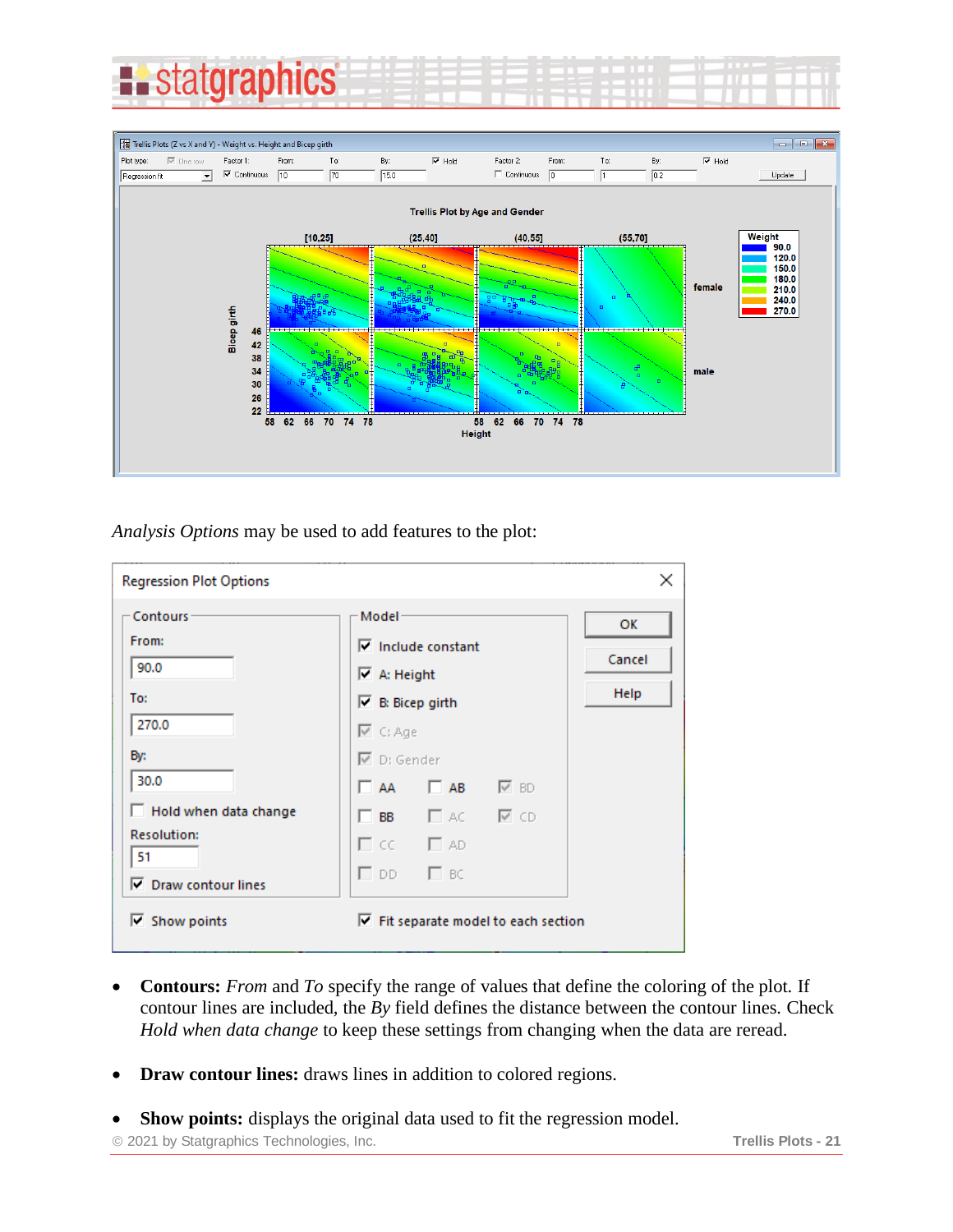- **Include constant**: whether to include a constant term in the model. If not, the model will be constrained to pass through the origin.
- **Model:** select the effects to be included in the fitted regression model. *A*, *B*, *C* and *D* are the first-order main effects. *AA*, *BB*, *CC* and *DD* are the second-order quadratic terms (for continuous variables only). The other terms represent cross-products or two-factor interactions.
- Fit separate model to each section: if selected, a separate regression model is fit in each section using only the data values in that section. In such cases, all terms involving either *C* or *D* are ignored. If not selected, a single model is fit using all of the data including terms for *C* and *D*.
- **Resolution**: the number of values of X and Y at which the model is evaluated when plotting. Higher resolutions result in smoother plots.

If a *LOWESS smooth* is selected, a smoother is applied to the data values in each section of the plot. At many locations throughout each section, a weighted regression is fit to the data values that are closest to that location and the estimated value at that location is plotted. This provides a model-independent estimate of the dependent variable throughout the region. For sections with a reasonable amount of data, the result is usually quite good. For sections with few data values, the smoother may not work well.



The *Analysis Options* dialog box specifies certain aspects of the smoother and how the contour levels are determined:

**L.** statgraphics